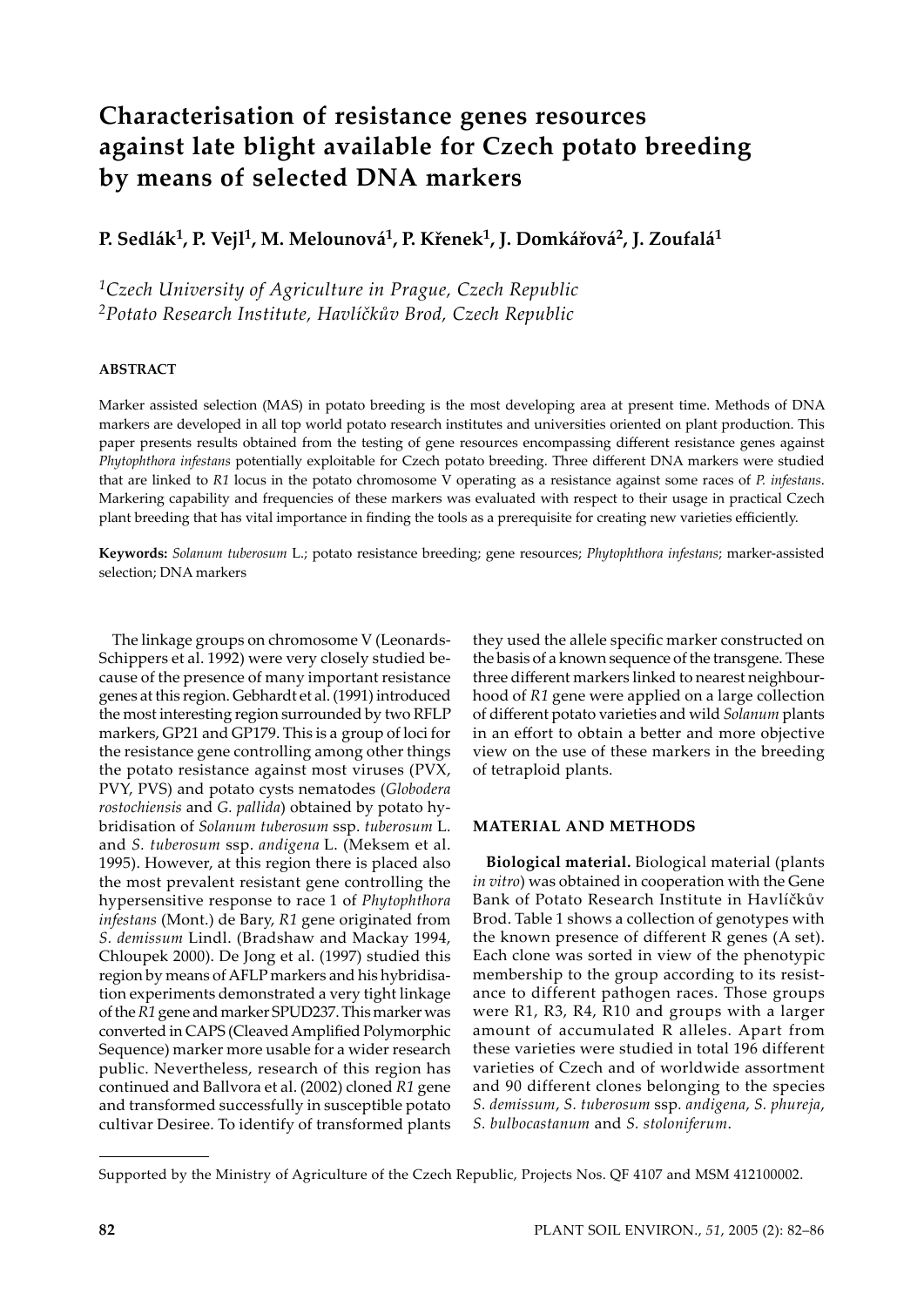**DNA isolation.** DNA was isolated from 100 mg of plant material by GeneElute Plant genomic DNA Kit (Sigma, Germany). We obtained a sufficient amount of high quality DNA. The DNA was then quantified by UV spectrophotometer (Eppendorf, Gemany) and its quality was tested by means of separation through a 1% agarose gel.

**CAPS analyse.** Markers GP21 and SPUD237 according to De Jong et al. (1997) were optimised and used for CAPS analyses. Marker SPUD237 (SPUD237 F 5´ TTC CTG CTG ATA CTG ACT AGA AAA CC 3´, SPUD237 R 5´ AGC CAA GGA AAA GCT AGC ATC CAA G 3´) was amplified under these conditions: 50 ng of total genomic DNA, 2.5mM of  $MgCl<sub>2</sub>$ , 0.4mM of each dNTP, 0.5 $\mu$ M of each primer and 0.5 unit of *Taq*I recombinant DNA polymerase (Fermentas, Lithuania) in 25 µl reaction. Optimised time-temperature scheme was 1 × 94°C for 180 s,  $40 \times 94$ °C for 15 s annealing 55°C for 15 s and extension 72°C for 40 s. The final extension was 72°C for 120 s. Marker GP21 (GP21R 5´ AGT GAG CCA GCA TAG CAT TAC TTG 3´ GP21F 5´ GGT TGG TGG CCT ATT AGC CAT GC 3´) was realised in similar conditions: 150 ng of total genomic DNA, 2.5mM of  $MgCl<sub>2</sub>$ , 0.4mM of each dNTP, 0.5µM of each primer and 0.7 unit of *Taq*I in 25 µl reaction. The optimised time-temperature scheme was  $1 \times 94$ °C for 180 s,  $40 \times 94$ °C for 15 s annealing 60°C for 20 s and extension 72°C for 60 s. The final extension was 72°C for 360 s.

To distinguish the dominant and recessive genotypes in the marker, the amplification products of both markers were digested by *Alu*I restriction endonuclease (Fermentas, Lithuania) for 2 hours. The conditions of digestion were kept according to manufacturer.

**Amplification of R1 allele specific marker.** For the amplification R1 allele the specific primers according to Ballvora et al. (2002) (R1F – 5´ CAC TCG TGA CAT ATC CTC ACT A 3´, R1R – 5´ CAA CCC TGG CAT GCC ACG 3´) were used. The optimised protocol was: 60 ng of total genomic DNA, 2.5mM of MgCl<sub>2</sub>, 0.4mM of dNTP, 0.5µM of each primer

and 1 unit of *Taq*I polymerase in 25 µl reaction. The optimised time-temperature scheme was 1 × 94°C for 180 s, 35  $\times$  denaturation 94 $\degree$ C for 35 s, annealing 62°C for 45 s and extension 72°C for 90 s. The final extension was 72°C for 180 s. Results of the amplification are shown in Figure 1.

All PCR analyses were realised in a thermocycler T-gradient (Biometra, Germany).

**Electrophoretic analyses.** The PCR products were analysed by horizontal agarose electrophoresis (Bio-Rad, USA) through a 1.5% gel stained by ethidium bromide. The length of obtained PCR product was detected by ladder Lambda DNA Eco47I/AvaII (Fermentas, Lithuania).

#### **RESULTS AND DISCUSSION**

All methods of analyse were optimised. Described by way of DNA isolation was absolutely relative sufficient to the quantity and quality of DNA in high molecular conditions. Although De Jong et al. (1997) and Ballvora et al. (2002) described the use of more complicated isolation methods, our methods offered identical results. In comparison to cited authors we had other genotypes for disposal and we did not make any hybridisation experiments. From this standpoint our work only covered population characteristics, because it was not our goal to verify the segregation ratios and co-segregation of the marker and *R1* gene. Table 1 shows a situation in a set of varieties with declared presence or absence of single genes (A set). The other clones were for us unknown relative to genotypic configuration in *R1* allele. We have analysed mutually also phenotype and presence of part of the wild potato genome in the genome of single varieties in the A set in context to the presence of individual markers. Nevertheless, there was not found any relationship between marker presence and the level of resistance in leafs or in tubers.

In evaluating the collection of the remaining clones (data not shown) there was detected



1. Szignal, 2. Vivax, 3. Resy, 4. Ilona, 5. Troll, 6. Aguti, 7. Tondra, 8. Kristalla, 9. Mariella, 10. Rotkelchen, 11. Kennebec, 12. Charlotte, 13. Baraka, 14. Corine, 15. Provita, 16. Escort, 17. Isola, 18. Juliver, 19. Draga

Figure 1. Amplified R1 allele specific marker represented by fragment 1400 bp in selected potato varieties was detected also in cultivars carrying distinct allele than *R1*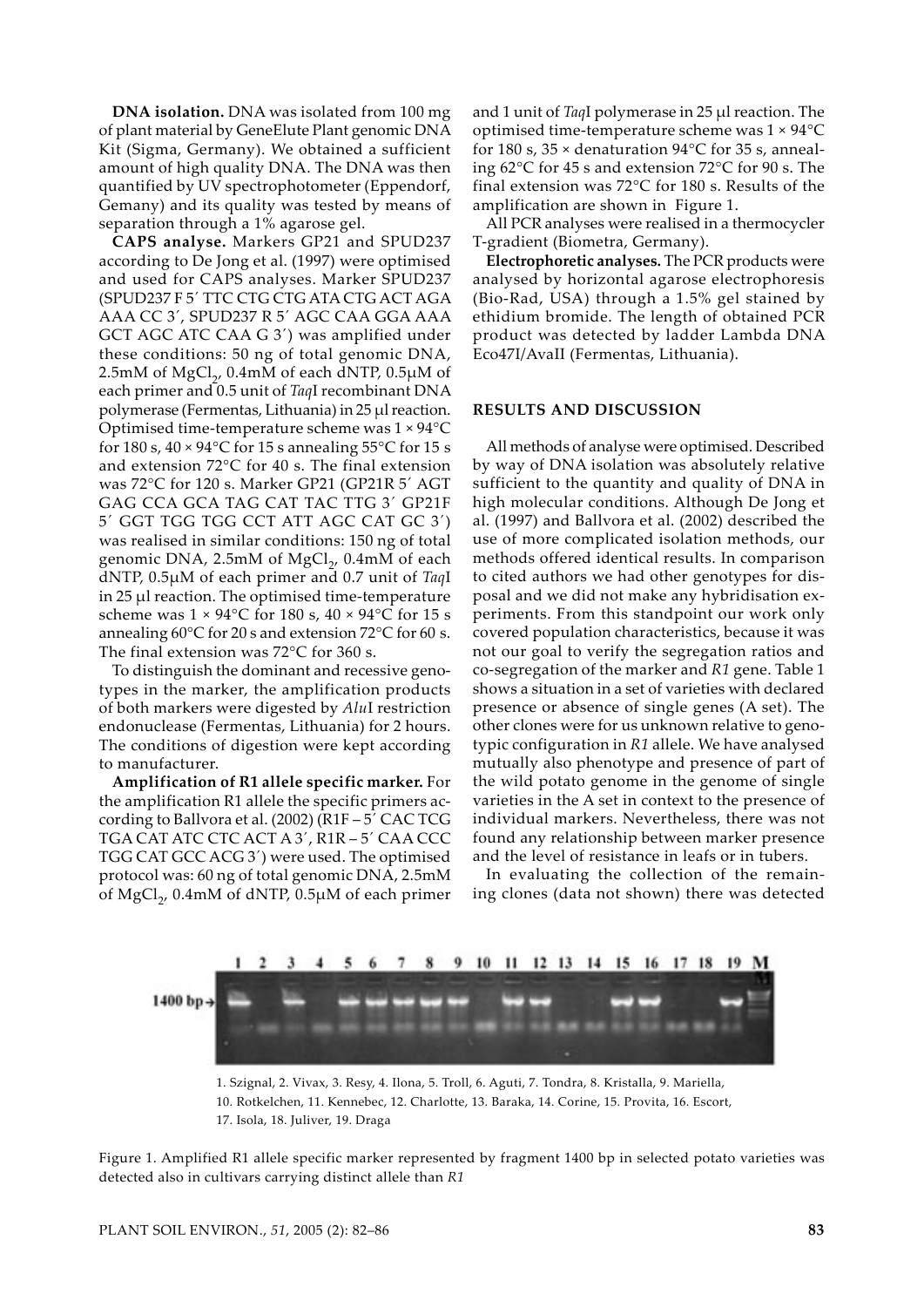| Variety      | Declared<br>gene<br>of resistance | Resistance<br>against<br>P. infestans<br>(tubers/leaves) | Identified<br>marker<br>GP21 | Identified<br>marker<br>SPUD237 | Identified<br>marker<br>R1 | Wild<br>species<br>in origin |
|--------------|-----------------------------------|----------------------------------------------------------|------------------------------|---------------------------------|----------------------------|------------------------------|
| Maris Peer   |                                   | h/h                                                      | $\ast$                       | $\ast$                          | $\ast$                     | dms                          |
| Clivia       | $\mathbb{R}1$                     | m/m                                                      |                              | *                               | *                          | adg, dms                     |
| Kennebec     |                                   | m/m                                                      | $\ast$                       | ×.                              | ∗                          | $\ddot{?}$                   |
| Troll        |                                   | m/l                                                      |                              | *                               | ∗                          | $\ddot{?}$                   |
| Prior        |                                   | m/m                                                      | $\ast$                       | ×.                              | ÷                          | $\ddot{?}$                   |
| Mariella     |                                   | m/m                                                      | $\ast$                       | ×.                              | *                          | adg, dms                     |
| Charlotte    |                                   | h/m                                                      |                              |                                 | $\ast$                     | $\overline{\cdot}$           |
| Christa      |                                   | m/m                                                      |                              | ×.                              | $\ast$                     | adg, dms                     |
| Dorisa       |                                   | h/h                                                      |                              | *                               |                            | ?                            |
| Eba          |                                   | h/m                                                      |                              | ×.                              | ∗                          | dms                          |
| Korrigane    |                                   | h/m                                                      |                              | *                               |                            | dms                          |
| Lipsi        |                                   | h/h                                                      |                              | *                               |                            | $\overline{?}$               |
| Ukama        |                                   | m/l                                                      |                              | ×.                              | ÷                          | adg, dms                     |
| Fina         | R3                                | m/l                                                      |                              | $\ast$                          | ×                          | dms                          |
| Baraka       |                                   | h/m                                                      |                              | ×                               | $\ast$                     | dms                          |
| Atlas        |                                   | m/h                                                      |                              |                                 | ×                          | dms                          |
| Aguti        |                                   | h/h                                                      |                              | *                               | ×                          | dms, adg, acl                |
| Forelle      |                                   | m/m                                                      |                              |                                 | $\ast$                     | dms, adg, sto                |
| Ilona        |                                   | h/h                                                      |                              | *                               | *                          | adg, dms                     |
| Fatima       |                                   | h/m                                                      | $\ast$                       | ×.                              | $\ast$                     | adg, dms                     |
| Isola        | ${\it R4}$                        | h/h                                                      |                              | $\overline{\phantom{0}}$        | -                          | adg, dms                     |
| Jaerla       | R10                               | h/m                                                      |                              |                                 | $\ast$                     | adg, dms                     |
| Premiere     |                                   | 1/m                                                      |                              | ×.                              |                            | adg, dms                     |
| Draga        |                                   | h/m                                                      |                              |                                 |                            | adg, dms                     |
| Kristalla    |                                   | h/m                                                      |                              |                                 |                            | dms, adg                     |
| Provita      |                                   | m/m                                                      | *                            | *                               | ÷                          | ${\rm dms},\,{\rm adg}$      |
| Corine       |                                   | h/m                                                      |                              | *                               | ×                          | $\ddot{?}$                   |
| Anosta       |                                   | h/m                                                      |                              | ×                               | ×                          | dms, adg                     |
| Vivaks       |                                   | h/m                                                      |                              | *                               |                            | adg, dms                     |
| Marijke      | R1, R3                            | m/m                                                      | $\ast$                       | *                               |                            | adg, dms                     |
| Resy         |                                   | h/m                                                      | ×                            | *                               | *                          | adg, dms                     |
| Rotkehlchen  |                                   | m/m                                                      | *                            | *                               |                            | $\ddot{?}$                   |
| ${\rm Olev}$ | R1, R4                            | 1/h                                                      | $\qquad \qquad -$            | $\ast$                          | $\ast$                     | $\overline{\cdot}$           |
| Magyar Rozsa |                                   | h/h                                                      | $\ast$                       | $\ast$                          | $\ast$                     | dms, sto, acl                |
| Szignal      | R1, R2, R3                        | $\rm v/v$                                                | ×                            | *                               | ×                          | acl, adg, dms, sto           |
| Fresco       |                                   | h/m                                                      |                              | *                               |                            | $\ddot{?}$                   |
| Tondra       | R1, R2, R3, R4                    | m/m                                                      |                              | $\ast$                          | $\ast$                     | dms, adg                     |
| Escort       | R1, R2, R3, R10                   | h/m                                                      | $\ast$                       | $\qquad \qquad -$               | $\ast$                     | dms                          |

| Table 1. A set of studied potato genotypes; the stars represent presence of marker in the genotype |  |
|----------------------------------------------------------------------------------------------------|--|
|----------------------------------------------------------------------------------------------------|--|

Level of resistance:  $l = low$ ,  $m = medium$ ,  $h = high$ ,  $v = very high$ 

Wild species: dms = S. demissum, adg = S. tuberosum ssp. andigenum, acl = S. acaule, sto = S. stoloniferum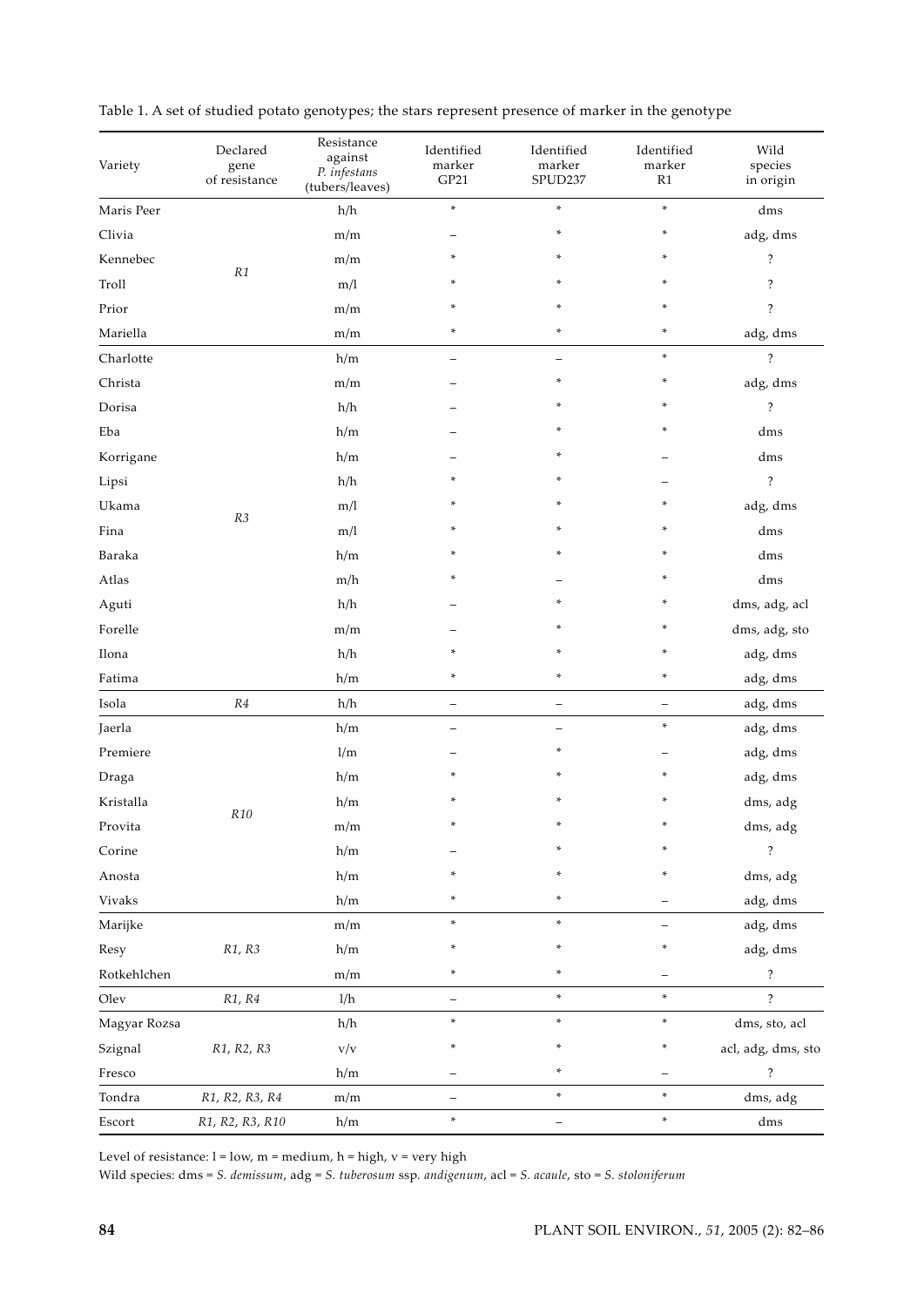

Figure 2. Markers frequencies in collections of potato genotypes and difference can indicate level of markers reliability; marker R1 according Ballvora et al. (2002) is in comparison to SPUD237 and GP21 lesser spread out in potato population and because of more reliable as marker of *R1* gene

a high polymorphism in the presence or absence of individual marker names in conformation with the studied gene. Except for the R1 allele specific marker, markers GP21 and SPUD237 were spread out with high population frequencies. This phenomenon was above all obvious in the results from the wild potato clones, where the frequencies of both CAPS markers were higher then 0.33 but the R1 allele specific marker was detected only in a single clone of *Solanum demissum* (PI160220) and the frequency of the marker was only 0.014. In the A set, the frequency of R1 allele specific marker was 0.789 and practically all of the genotypes with declared allele R1 have proven to have this marker. A similar situation was observed in the case of SPUD237 (frequency 0.868). With a relatively tight gene linkage to *R1* (0.4cM in cis) and ease of realisation, we presume that the presence of SPUD237 could be a perfect marker for the *R1* gene, but it is essential to perfectly know the genotypic constitution and segregation ratios of the marker in the potential parents. The situation is more complicated because of the tetraploid character of the potato. In Figure 2 is presented a comparison of individual evaluated marker frequencies and their differences. The graph shows that the R1 marker has far lower population frequency than SPUD237 or GP21, and the difference between population frequency and the frequency in set A is the highest. From evaluating the phenotypic level of resistance against late blight and presence of *S. demissum* in the origin of the studied varieties (Potato database 2004), it is obvious that all genotypes in the A set are originating from the clone of *S. demissum.* It could be argument grounding the high frequency of R1 marker in the A set, although its presence was not detected only in *R1* gene donors. This was a very unpleasant situation for us. For this reason we performed restriction digestion of the amplified DNA fragment. But the analyses by an elected set of restriction endonucleases confirmed the identity of the fragment in all described varieties. This fact is advanced by two conjectures. At first, the *R1* gene is presented in all varieties showing the R1 marker and it is necessary to reappraise the phenotypic membership of the disputable varieties. Secondly, in the disputable varieties is presented only a nonfunctional part of the gene represented by the marker as the result of recombination event.

These questions could be restudied for a better understanding of the R1 markers role in the future, because it is a highly perspective marker in Czech potato breeding.

## **REFERENCES**

- Ballvora A., Ercolano M.R., Weiss J., Meksem K., Bormann C.A., Oberhagemann P., Salamini F., Gebhardt C. (2002): The R1 gene for potato resistance to late blight (*Phytophthora infestans*) belongs to the leucine zipper/ NBS/LRR class of plant resistant genes. The Plant Journal, *30*: 361–371.
- Bradshaw J.E., Mackay G.R. (1994): Potato genetics. Cambridge, CAB International, UK University Press.
- Chloupek O. (2000): Genetická diverzita, šlechtění a semenářství. Academia, Praha.
- De Jong W., Forsyth A., Leister D., Gebhardt C., Baulcombe D.C.: (1997): A potato hypersensitive resistance gene againts potato virus X maps to a resistance gene cluster on chromosome 5. Theoretical and Applied Genetics, *95*: 246–252.
- Gebhardt Ch., Ritter E., Barone A., Debener T., Walkemeier B., Schachtschabel, U., Kaufann H., Thomp-